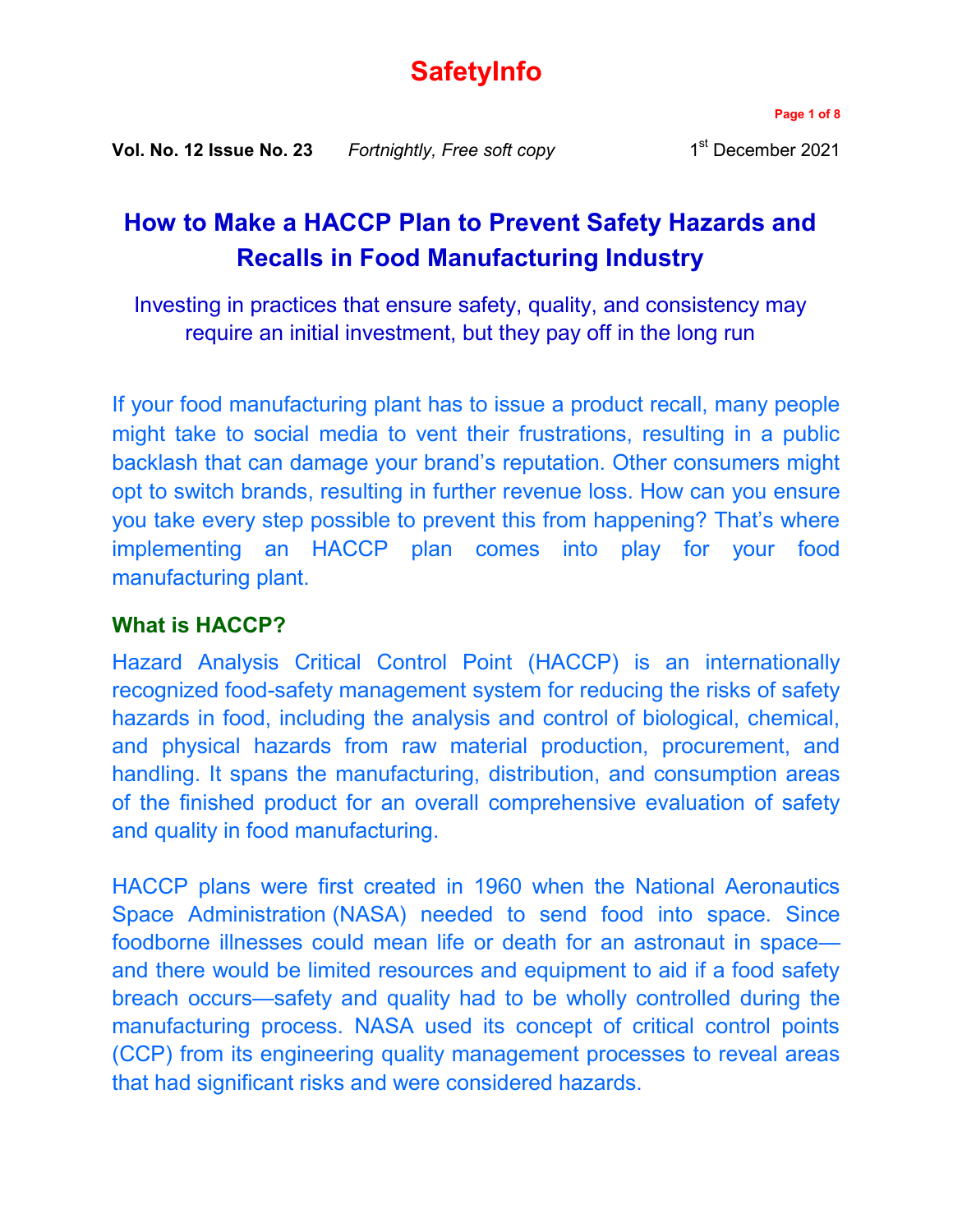After NASA's success with the methodology, Pillsbury adopted the CCP mentality and solved its food-safety issues. This subsequently led the U.S. Food & Drug Administration (FDA) to task Pillsbury with implementing training programs for other industries and the birth of the HACCP plan.

Today, a HACCP plan is an international standard and has been recommended by the World Health Organization's Codex Alimentarius Commission since the 1990s.



## **Why do food manufacturers need a HACCP plan?**

HACCP is intended to reduce the risk of unsafe food products, but it also can lead to improved product quality.

## Essentially, HACCP:

- **•** Focuses on identifying and preventing hazards that may render food unsafe;
- **•** Is based on sound science;
- **•** Permits more efficient and effective government oversight, primarily because the record keeping allows investigators to see how well a firm is complying with food safety laws;
- **•** Places responsibility for ensuring food safety appropriately on the food manufacturer or distributor;
- **•** Helps food companies compete more effectively in the world market;
- **•** Reduces barriers to international trade;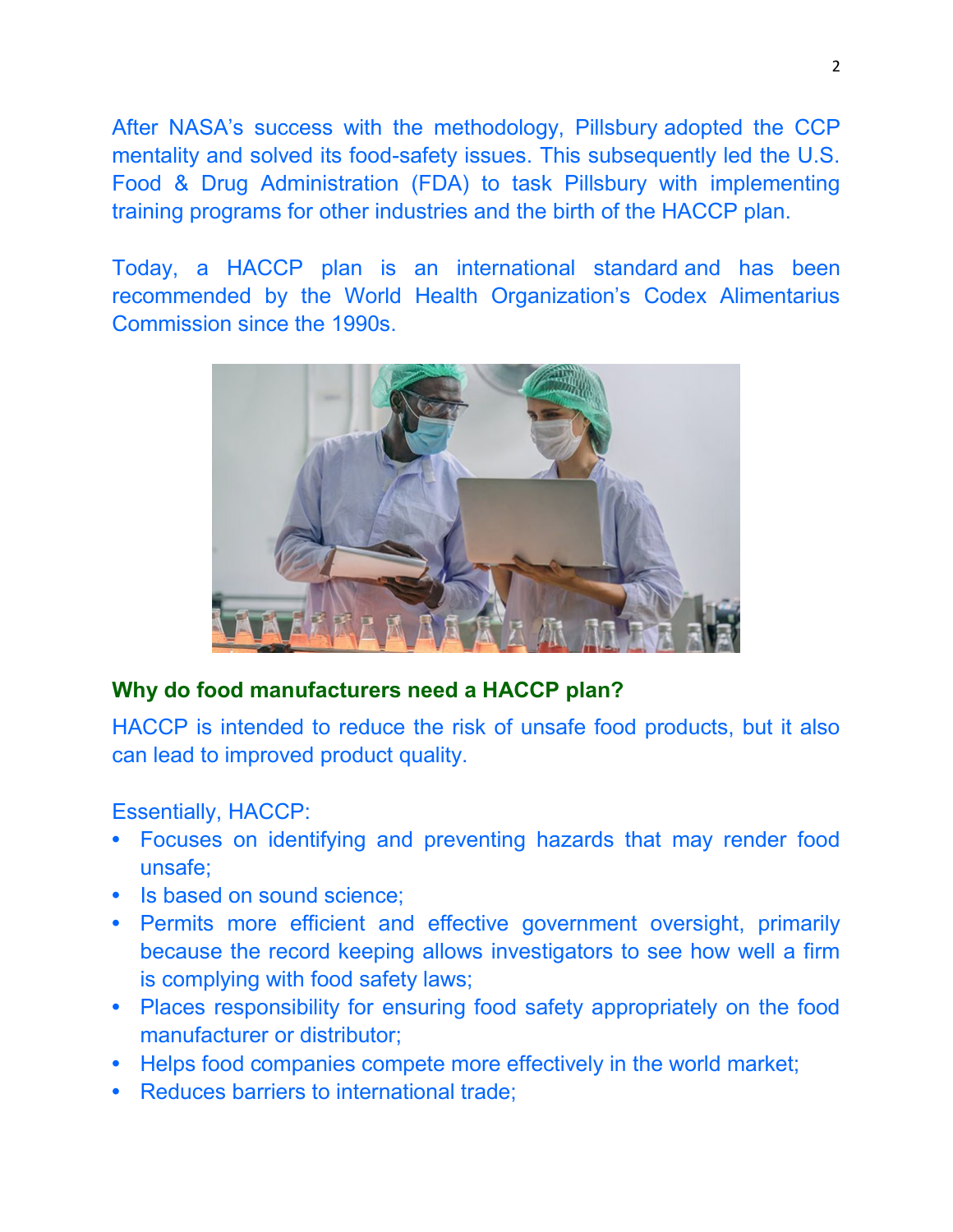These internal and external factors affected by the implementation of a HACCP plan benefit food manufacturers in terms of compliance, competitiveness, and overall safety for the consumer.

#### **Principles of HACCP plans**

Since its inception in the 1960s to ensure food safety in space travel, the application of HACCP principles has expanded throughout the food industry. The system utilizes seven principles and is required for all food manufacturers:

Principle 1: Conduct a hazard analysis; Principle 2: Determine the critical control points (CCPs); Principle 3: Establish critical limits (CL); Principle 4: Establish monitoring procedures; Principle 5: Establish corrective actions; Principle 6: Establish verification procedures; Principle 7: Establish record-keeping and documentation procedures;

An individual food producer is responsible for developing and implementing a HACCP plan for the food it processes or manufactures. A specific HACCP plan is needed for each food and for each processing system employed by a food business because every food and every processing system poses different risks and requires different risk management practices.

#### **Five steps to make a HACCP plan**

There are several foundational steps to making a HACCP plan for your food manufacturing business. These five steps will go a long way to making a useful plan.

## **1. Assemble the HACCP team**

The first task in developing a HACCP plan is to assemble a HACCP team consisting of individuals who have specific knowledge and expertise appropriate to the product and process. The team should be multidisciplinary and may include individuals from areas such as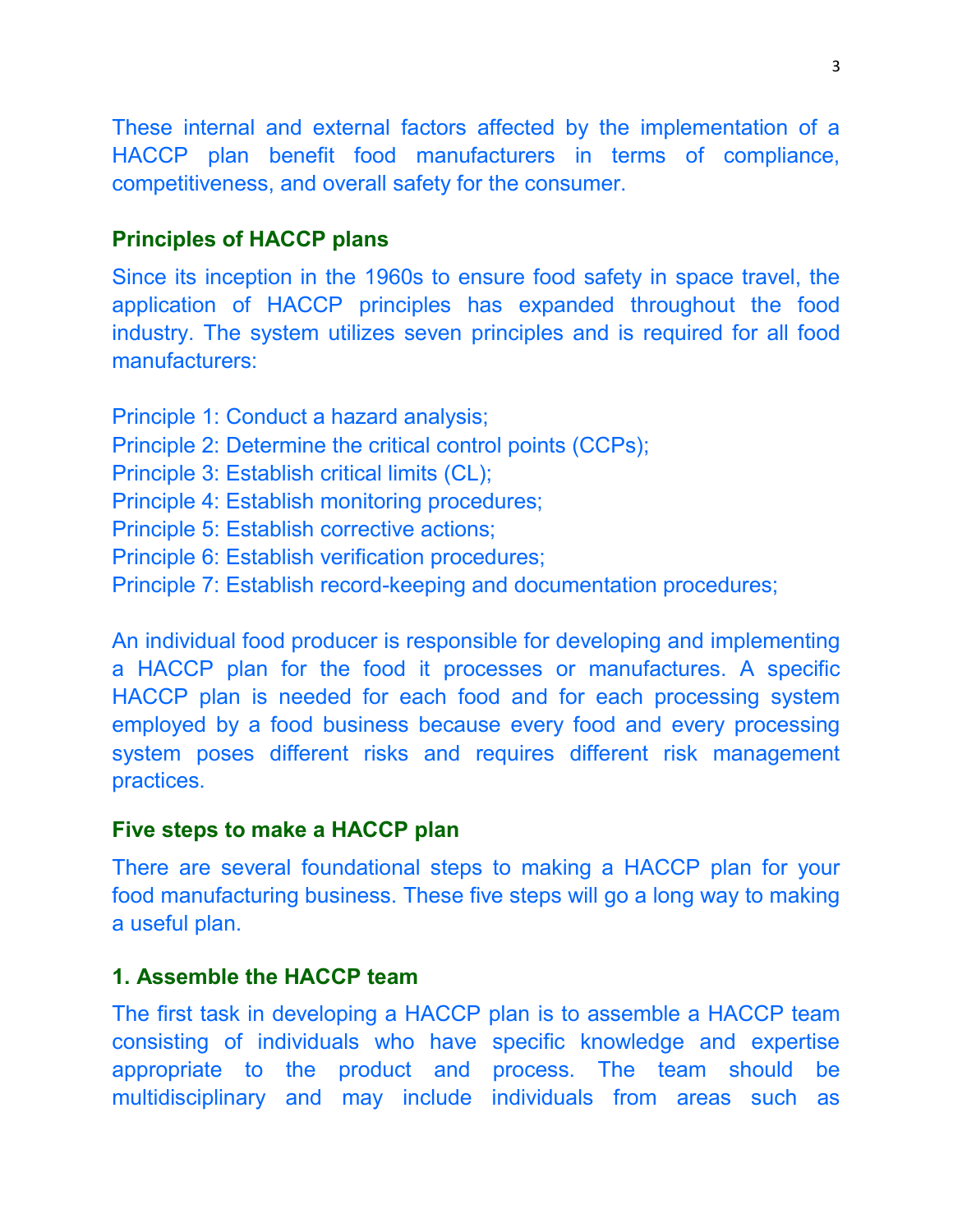engineering, production, sanitation, quality assurance, and food microbiology.

Due to the technical nature of the information required for hazard analysis, it's recommended that experts who are knowledgeable in the food process should either participate in or verify the completeness of the hazard analysis and the HACCP plan. Such individuals should have the knowledge and experience to correctly:

- **•** Conduct a hazard analysis;
- **•** Identify potential hazards;
- **•** Identify hazards that must be controlled;
- **•** Recommend controls, critical limits, and procedures for monitoring and verification;
- **•** Recommend appropriate corrective actions when a deviation occurs;
- **•** Recommend research related to the HACCP plan if important information is not known;
- **•** Validate the HACCP plan.

### **2. Describe the food and its distribution**

The HACCP team must first describe the food. This consists of a general description of the food, ingredients, and processing methods. The method of distribution should be described along with information on whether the food is to be distributed frozen, refrigerated, or at ambient temperature. These details form the basis for the HACCP plan to conform with the particularities of the food.

#### **3. Describe the intended use and consumers of the food**

Next, the HACCP team needs to describe the normal expected use of the food. The intended consumers may be the general public or a particular segment of the population (e.g., infants, immunocompromised individuals, the elderly).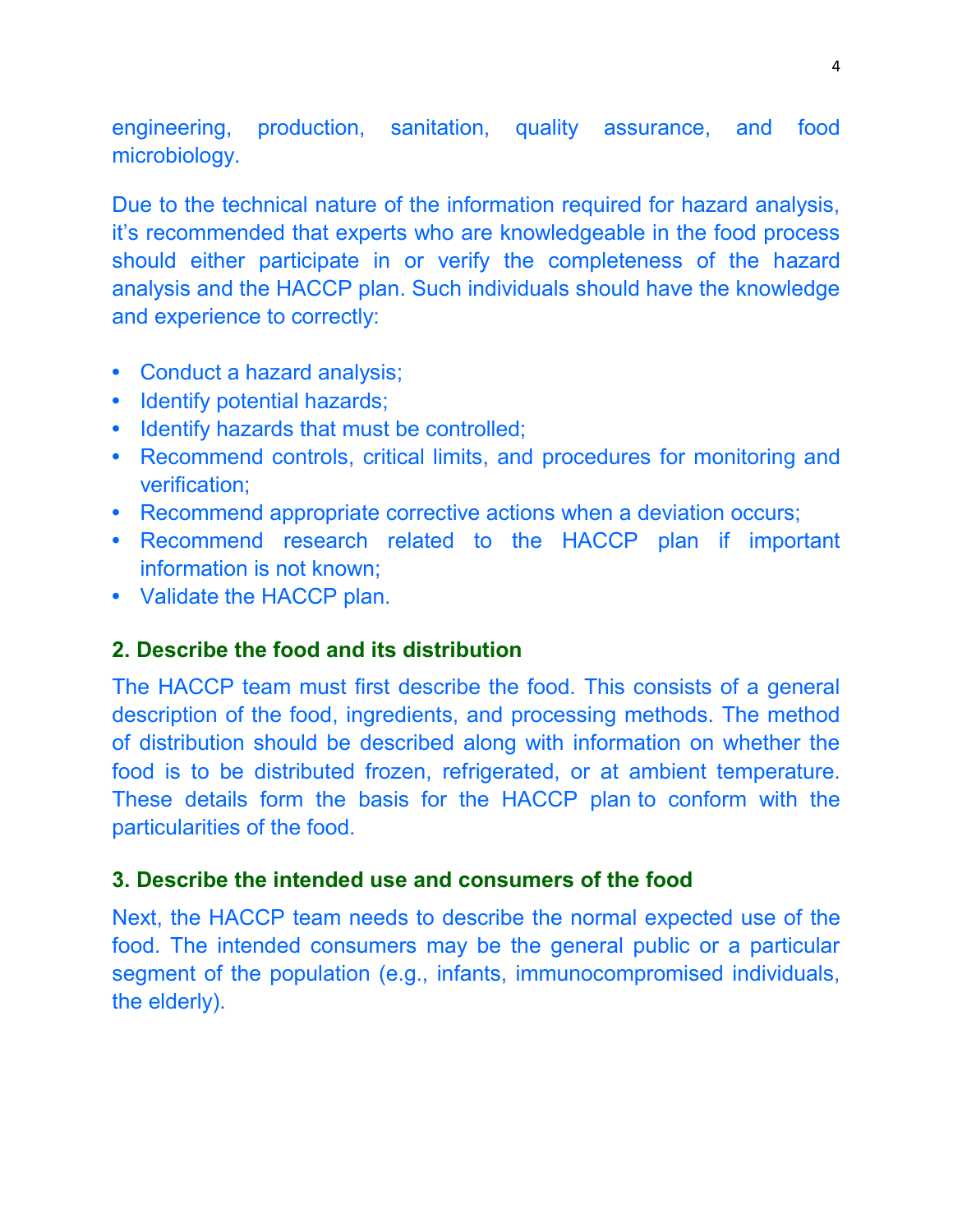## **4. Develop a flow diagram that describes the process**

The purpose of a flow diagram is to provide a clear, simple outline of the steps involved in the process, the scope of which must cover all the steps in the process that are directly under the control of the establishment. In addition, the flow diagram can include steps in the food chain that occur before and after the processing that occurs in the establishment.

## **5. Test and apply the HACCP principles**

The final step consists of multiple elements relating back to the foundational principles of HACCP. This includes:

### **Identify and analyze hazards**

Effective hazard identification and hazard analysis are the keys to a successful HACCP plan. All hazards—both potential or previously demonstrated—that may occur in each ingredient and at each stage of the commodity system should be considered. Food safety hazards for HACCP programs have been classified into three types of hazards:

- **• Biological:** Typically foodborne bacterial pathogens such as Salmonella, Listeria, and E. coli, also viruses, algae, parasites, and fungi;
- **• Chemical:** There are three principle types of chemical toxins found in foods: naturally occurring chemicals, e.g., cyanides in some root crops and allergenic compounds in peanuts; toxins produced by microorganisms, e.g., mycotoxins and algal toxins; and chemicals added to the commodity by humans to control an identified problem, e.g., fungicides or insecticides;
- **• Physical:** Contaminants such as broken glass, metal fragments, insects, or stones.

### **Determine critical control points (CCPs)**

A critical control point is defined as a step at which control can be applied and is essential to prevent or eliminate a food safety hazard or reduce it to an acceptable level. The potential hazards that are reasonably likely to cause illness or injury in the absence of their control must be addressed when determining CCPs. Examples of CCPs may include thermal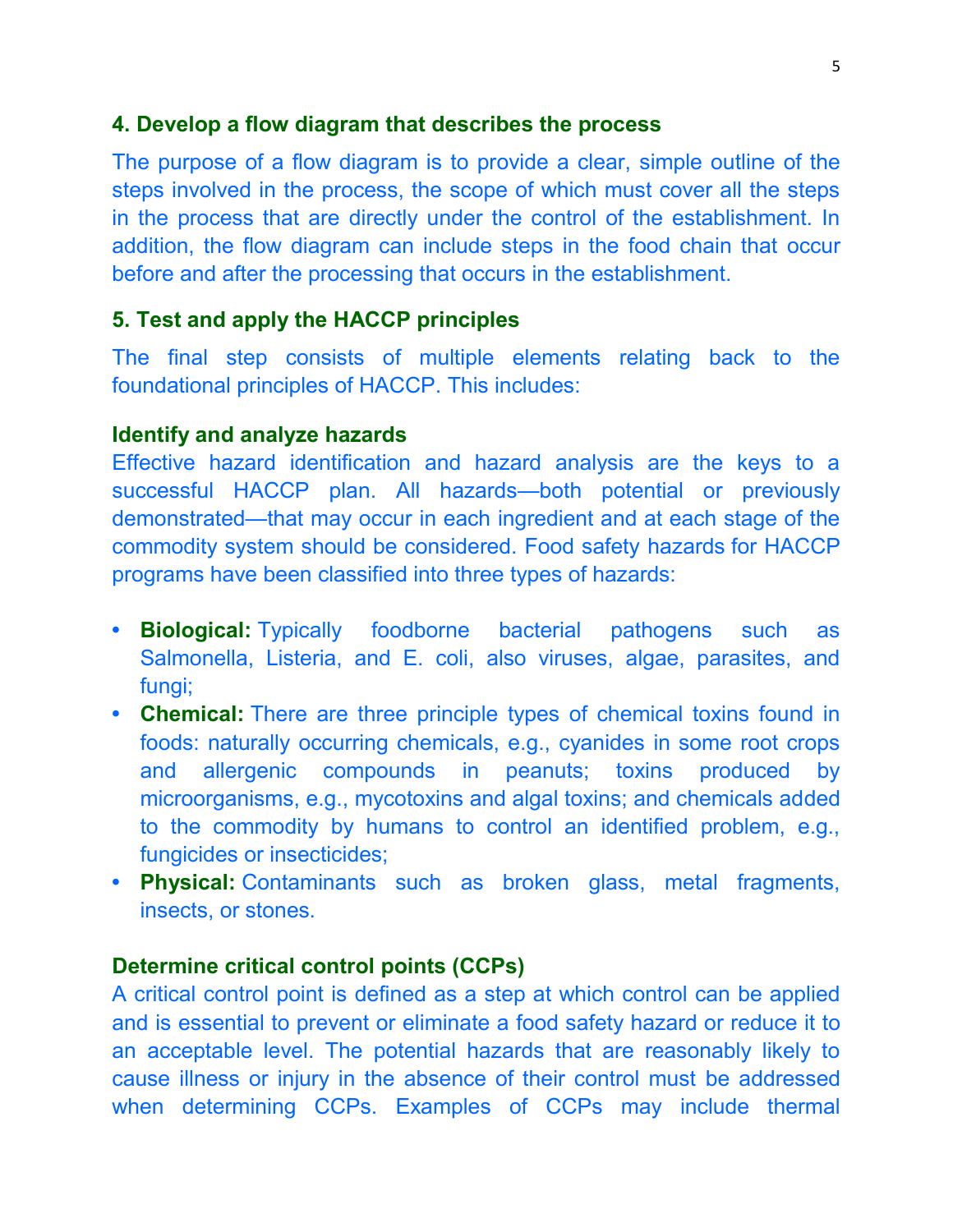processing, chilling, testing ingredients for chemical residues, product formulation control, and testing products for metal contaminants.

## **Establish critical limits**

A critical limit is a maximum or minimum value to which a biological, chemical, or physical parameter must be controlled at a CCP to prevent, eliminate, or reduce to an acceptable level the occurrence of a food-safety hazard. Examples include thorough cooking, metal detection, sieving and filtration, use of approved supplies, and the segregation of raw, ready-toeat, and allergenic foods.

A critical limit is used to distinguish between safe and unsafe operating conditions at a CCP. Critical limits should not be confused with operational limits, which are established for reasons other than food safety.

#### **Establish monitoring procedures**

Monitoring is a planned sequence of observations or measurements to assess whether a CCP is under control and to produce an accurate record for future use in verification. Monitoring serves three main purposes:

- **•** It's essential to food safety management in that it facilitates tracking of the operation; if monitoring indicates that there is a trend toward loss of control, then action can be taken to bring the process back into control before a deviation from a critical limit occurs;
- **•** It's used to determine when there is loss of control and a deviation occurs at a CCP, i.e., exceeding or not meeting a critical limit; when a deviation occurs, an appropriate and corrective action must be taken;
- **•** It provides written documentation for use in the verification.

#### **Establish corrective actions**

Ideal circumstances don't always prevail, and deviations from established processes may occur; thus, an important purpose of corrective actions is to prevent foods that may be hazardous from reaching consumers. Where there is a deviation from established critical limits, corrective actions are necessary.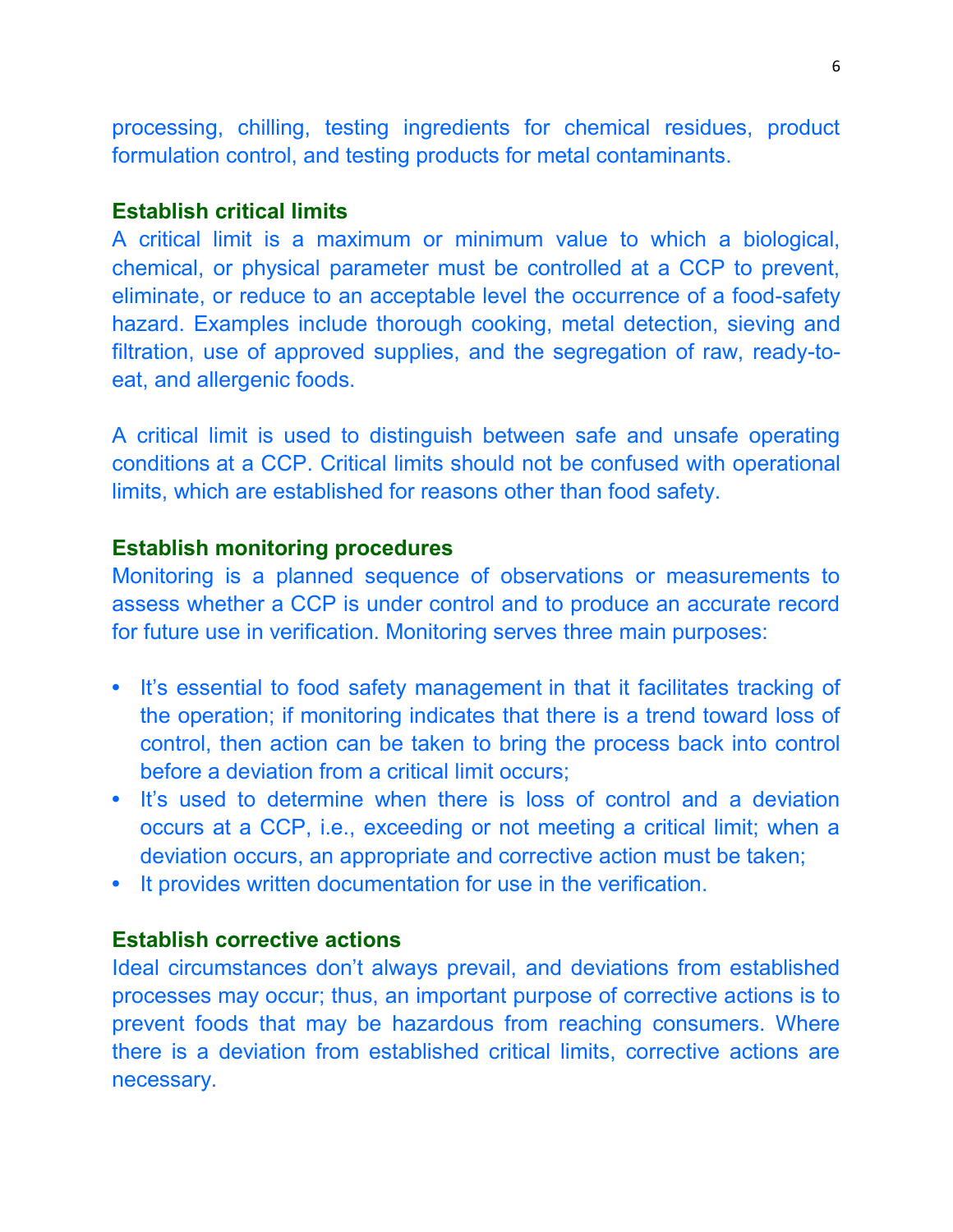Corrective actions should include the following elements:

- **•** Determine and correct the cause of noncompliance;
- **•** Determine the disposition of the noncompliant product;
- **•** Record the corrective actions that have been taken;

Specific corrective actions should be developed in advance for each CCP and included in the HACCP plan. As a minimum, the HACCP plan should specify what is done when a deviation occurs, who is responsible for implementing the corrective actions, and that a record will be developed and maintained of the actions taken.

## **Establish verification procedures**

Verification is defined as those activities, other than monitoring, that determine the validity of the HACCP plan and that the system is operating according to the plan. The major infusion of science in a HACCP system centers on proper identification of the hazards, critical control points, critical limits as well as instituting proper verification procedures. These processes should take place when developing and implementing the HACCP plans, and when maintaining the HACCP system.

## **Establish record-keeping and documentation processes**

Generally, the records maintained for the HACCP system should include the following:

- **•** A summary of the hazard analysis, including the rationale for determining hazards and control measures;
- **•** The HACCP plan;
- **•** A list of the HACCP team and assigned responsibilities;
- **•** Description of the food, its distribution, intended use, and consumer;
- **•** Verified flow diagram;
- **•** HACCP plan summary;
- **•** Support documentation such as validation records;
- **•** Records that are generated during the operation of the plan.